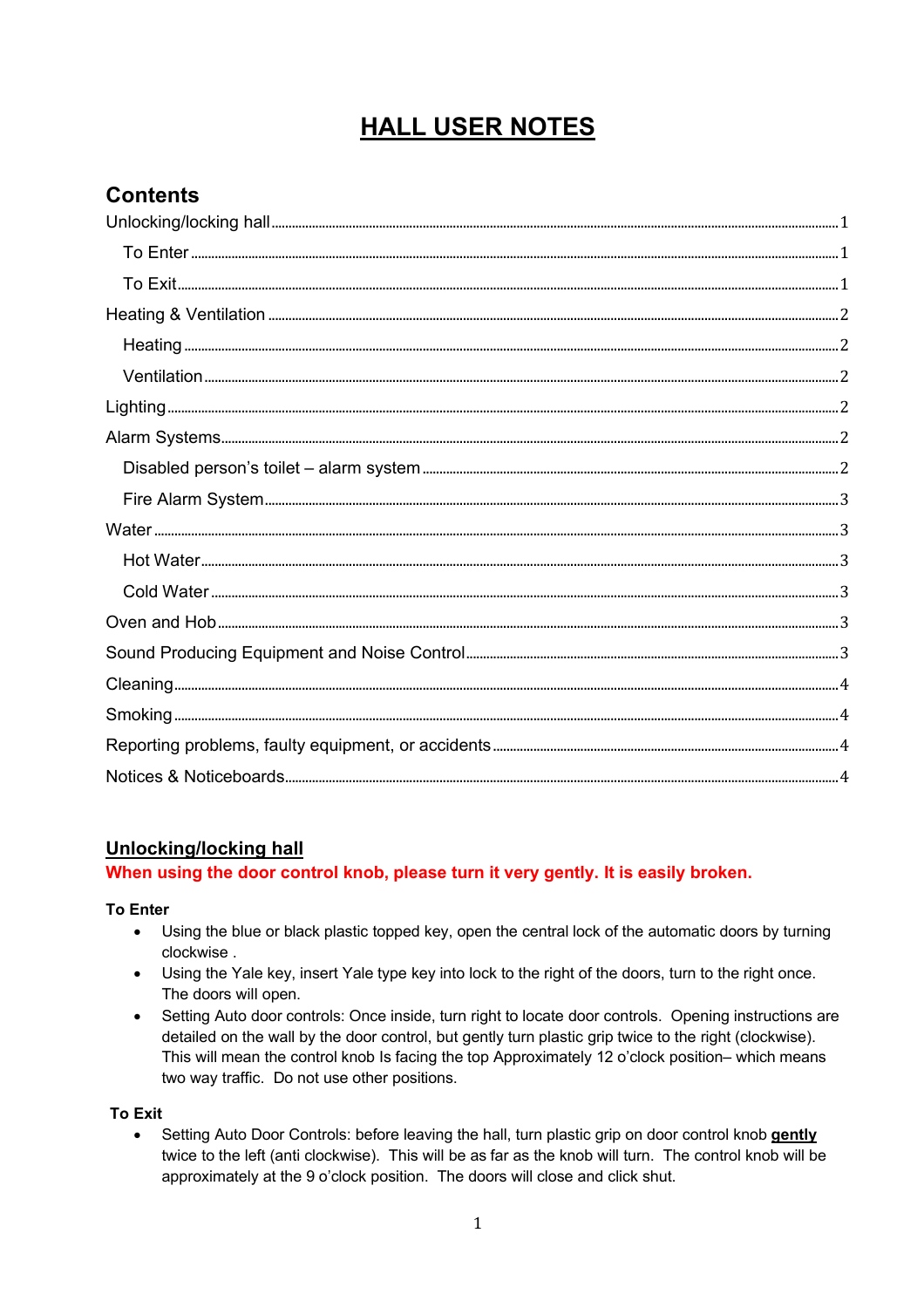- <span id="page-1-0"></span> Now press the push button above the knob, and the door will open for a few seconds to allow you to exit.
- Exit hall and stand to one side off the slabbed area (out of the sight of the sensor) to allow doors to close, you will hear a 'click'.
- Locking the doors
- **To fully secure the building please use black (or blue) key to double lock the central lock in the centre of the front door by turning key anti - clockwise. You will hear a click.**

# **Heating & Ventilation**

#### **Hirers are requested to be energy conscious in the use of all discretionary heating and ventilation.**

#### **Heating**

The under floor heating system is automatic and needs no adjustment. In the Main Hall, committee room and doctors' rooms 'top up' ceiling heating is provided with adjustable, push button switches sited by the entrance doors. The ceiling heaters are powered when the red LED shows on the adjoining pre-set thermostat; they will deliver heat at their maximum rate whatever the thermostat setting. Do not adjust the setting.

During the winter time use may be made of two variable speed ceiling fans which will re-circulate the rising warm air. A switch unit is sited adjacent to the lighting switches. **Before turning on,** the slide switch should be set to the 'downwards arrow' (i.e. pushing air down) position. The speed selector should be set to 1 (but may be increased subsequently once the fans have come up to speed). Please ensure the fans are turned off after use and the speed selector is reset to 1.

#### **Ventilation**

If possible, windows must remain closed during parties etc. to reduce noise disturbance. Please ensure all windows and doors are closed when leaving the hall.

During the summer months use may be made of two variable speed ceiling fans which will re-circulate the rising warm air to create some air movement. A switch unit is sited adjacent to the lighting switches. **Before turning on,** the slide switch should be set to the 'upwards arrow' (i.e. pulling air up) position. The speed selector should be set to 1 (but may be increased subsequently once the fans have come up to speed). Please ensure the fans are turned off after use and the speed selector is reset to 1.

# **Lighting**

| <b>Main Hall</b>      | Four rows of high frequency fluorescent lights – one click for 'on' and second click for<br>'off'. Continual pressure will dim or brighten in any one row.                                                                                                                                                                    |
|-----------------------|-------------------------------------------------------------------------------------------------------------------------------------------------------------------------------------------------------------------------------------------------------------------------------------------------------------------------------|
| <b>Committee Room</b> | Similar operation                                                                                                                                                                                                                                                                                                             |
| Kitchen/servery       | Dimmable to allow subdued lighting when hatch is open.<br>Down lighters over the<br>serving area operated by pull cord.                                                                                                                                                                                                       |
| <b>External</b>       | Lighting is switched from the right hand side of the main entrance when facing out.<br>On vacating the building (after switching off ALL the lights) there is an override delay<br>button above the switches to allow lighted exit. The outside hall wall lights also work<br>automatically by sensors during the night time. |

#### **PLEASE REMEMBER TO TURN OFF ALL VENTILATION AND LIGHTING WHEN VACATING THE HALL.**

# **Alarm Systems**

#### **Disabled person's toilet – alarm system**

A pull cord will activate an alarm and flashing light outside the room to summon assistance. The alarm can be de-activated from inside the room by a push button.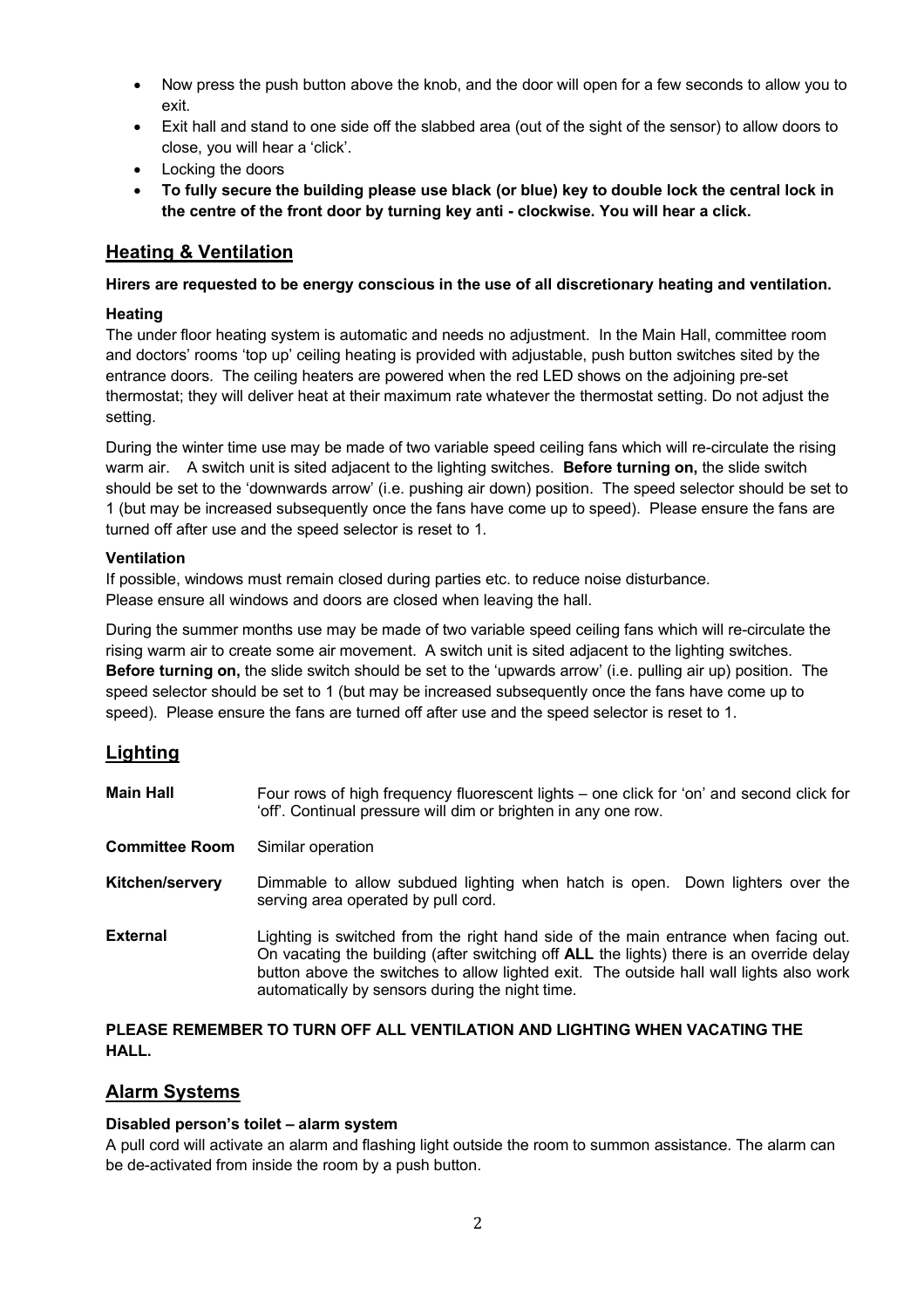#### <span id="page-2-0"></span>**Fire Alarm System**

All hirers must acquaint themselves with the Notes 'Action in the Event of a Fire' beside the Fire Alarm Panel, inside the first set of corridor doors.

Red alarm points are located adjacent to all external exit doors.

The doors at either end of the corridor are fitted with magnetic hold open devices. When the fire alarm is active, the magnetic closers are de-energised and the doors will close but not lock.

# See separate notice – ACTION IN THE EVENT OF FIRE

# **Water**

#### **Hot Water**

Hot water can be switched on/off by means of timer switches located in the following positions.

| <b>Kitchen/servery</b>  | On arrival, switch on the CPD WH switch located by the water heater.<br>The push button timer is located in the cupboard underneath. By pressing the button<br>once, twice or three times, the heating will be for one, two or three hours.                                                                                                                                                                 |
|-------------------------|-------------------------------------------------------------------------------------------------------------------------------------------------------------------------------------------------------------------------------------------------------------------------------------------------------------------------------------------------------------------------------------------------------------|
| <b>Consulting Room</b>  | By the door into the committee room, press once for 2 hours.                                                                                                                                                                                                                                                                                                                                                |
| Sinks in the<br>toilets | There is a push button control on the right hand side of the disabled toilet wall.<br><b>This</b><br>will automatically turn off after an hour.                                                                                                                                                                                                                                                             |
| <b>Dishwasher</b>       | Comprehensive instructions are affixed to the wall above the dishwasher. Please<br>follow them carefully and in order. It is important to follow the instructions exactly.<br>Be patient, and wait for each stage to complete before pushing buttons for the<br>next step. Switch off after use. If the instructions are not followed, the computer<br>controls are confused and it stops working properly! |

#### **Cold Water**

Drinking water may be taken from any cold tap

# **Oven and Hob**

The Gas hob is served by bottle propane gas. The main oven is electric.

**In the event of a suspected gas leak, open all doors and windows, extinguish any naked flames, and do not turn on any electrical switches. Evacuate building and immediately notify the Hall management using the emergency contact numbers displayed in the front door window.**

Please clean oven and hob thoroughly after use

#### **Sound Producing Equipment and Noise Control**

Two double sockets, coloured red, located on either side of the stage area are specifically sited for use by providers of entertainment. No other sockets in the hall should be used for this purpose without prior written authority of QMH.

An electronic device is installed in the main hall which monitors the volume of any sound producing equipment and provides a visual warning via a flashing red light if the levels exceed a pre-set acceptable threshold. Failure to respond to warnings within a pre-set time, by the permanent downward adjustment of levels, will result in the automatic disconnection of the power supply to the equipment. Power will return after a sanction period of 2 minutes but the process will repeat should noise levels exceed thresholds once more.

**Music MUST finish by 12 midnight. Providers of entertainment should be aware that power availability to the red sockets will cease at approximately 12.05 am (11.35pm Monday-Thursday) and they should allow time in their schedule for an orderly close down of equipment. Hirers are requested to co-operate over noise control in the interests of good neighbour relations. The Hirer or a nominated individual will have taken responsibility for compliance with the Good Neighbour Policy by signing a document to that effect.**